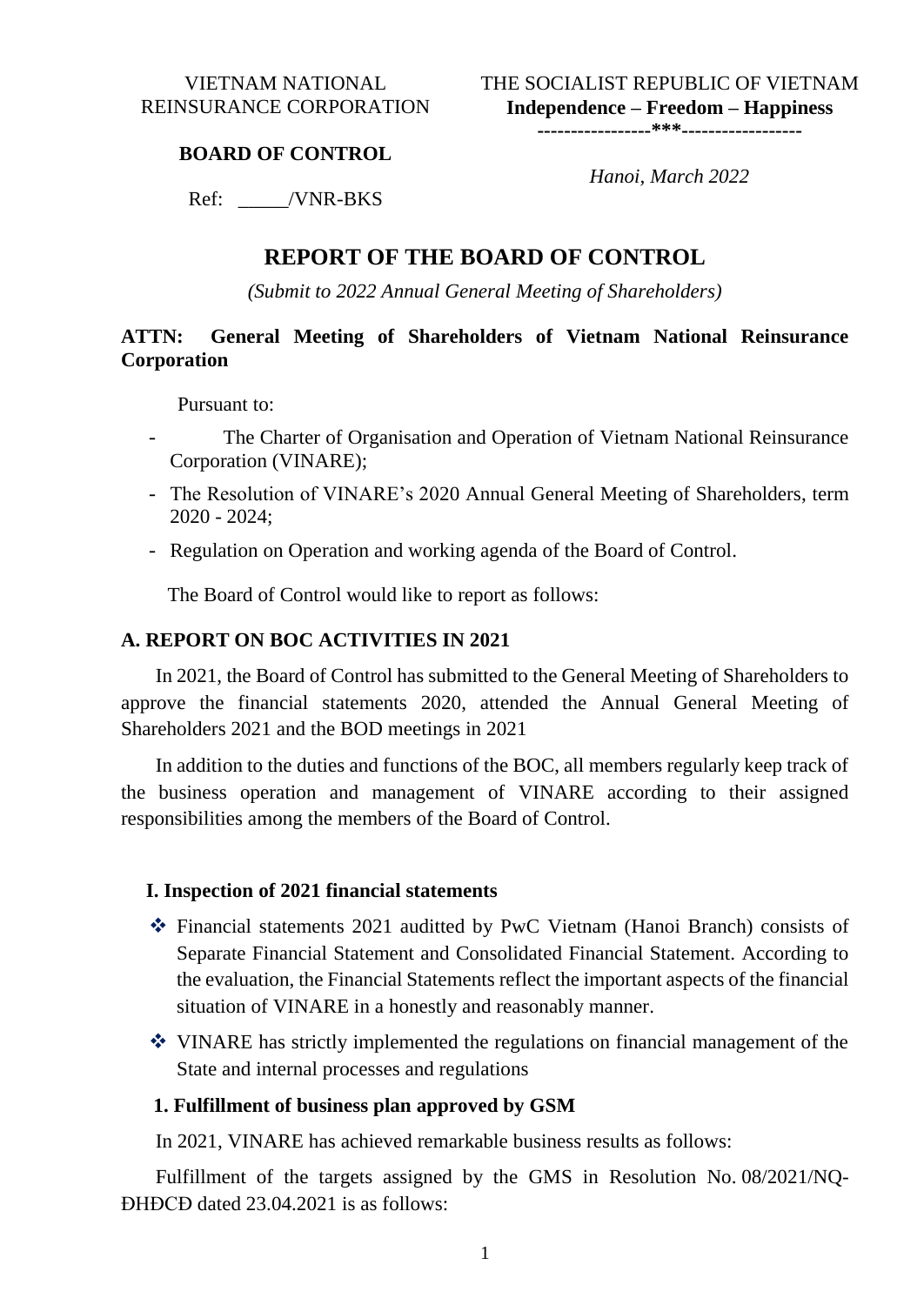*Unit: VND million*

| <b>Indicators</b>                                    | <b>Performance</b><br>2020 | <b>Performance</b><br>2021 | 2021/2020                | <b>Plan 2021</b> | <b>Compared</b><br>with<br>plan<br>2021 |
|------------------------------------------------------|----------------------------|----------------------------|--------------------------|------------------|-----------------------------------------|
| <b>Gross Written Prem</b>                            | 2,246,160                  | 2,447,705                  | 91.8%                    | 2,019,253        | 111.2%                                  |
| <b>Net Written Prem</b>                              | 1,272,776                  | 1,496,905                  | 85.0%                    | 1,021,300        | 124.6%                                  |
| <b>Profit before tax</b>                             | 407,914                    | 357,214                    | 114.2%                   | 377,000          | 108.2%                                  |
| - Foreign<br>Exchange<br>Difference                  | (907)                      | (1.152)                    | $\overline{\phantom{a}}$ | Unindentified    |                                         |
| - Profit<br>excluding<br>foreign<br>exchange<br>gain | 408,824                    | 358,366                    | $114.1\%$                | 377,000          | 108.4%                                  |

All the indicators regarding GWP and Profit exceed the volume set by General Meeting of Shareholders.

# **2. Key financial indicators**

*Unit: VND million*

| <b>TT</b>               | Chỉ tiêu                                                                | 31/12/2021 | 31/12/2020 | % change |
|-------------------------|-------------------------------------------------------------------------|------------|------------|----------|
| 1                       | <b>Total assets</b>                                                     | 6,915,255  | 6,738,340  | 102.6%   |
| $\overline{2}$          | Owner's equity                                                          | 3,064,039  | 2,939,020  | 104.3%   |
| $\overline{\mathbf{3}}$ | <b>Technical Reserves (under retention)</b>                             | 1,519,691  | 1.542.850  | 98.5%    |
| 3.1                     | <b>Premium Reserves</b>                                                 | 614,668    | 726,440    | 84.6%    |
| 3.2                     | <b>Loss Reserves</b>                                                    | 720,259    | 644,345    | 111.8%   |
| 3.3                     | <b>Catastrophe Reserves</b>                                             | 184,764    | 172,065    | 107.4%   |
| $\overline{\mathbf{4}}$ | <b>Revenue</b>                                                          |            |            |          |
| 4.1                     | <b>Gross Written Premium</b>                                            | 2,246,160  | 2,447,705  | 91.8%    |
| 4.2                     | Net Written Premium                                                     | 1,605,862  | 1,578,398  | 101.7%   |
| 4.3                     | <b>Financial Revenue</b>                                                | 462,105    | 389,347    | 118.7%   |
| 4.4                     | Other revenues                                                          | 628        | 642        | 97.8%    |
| 5                       | <b>Expenses</b>                                                         |            |            |          |
| 5.1                     | Gross claim payments                                                    | 856,128    | 950,313    | 90.1%    |
|                         | In which : Claim retained                                               | 390,686    | 430,792    | 90.7%    |
| 5.2                     | Administration and expenses other than<br>reinsurance business expenses | 1,174,940  | 1,139,026  | 103.2%   |
| 5.3                     | Financial expenses                                                      | 94,638     | 40,148     | 135.7%   |
| 5.4                     | Other expenses                                                          | 416        | 1,206      | 34.5%    |
| 6                       | <b>Profit</b>                                                           |            |            |          |
| 6.1                     | <b>Gross Profit from reinsurance</b>                                    | 129,755    | 93,238     | 139.2%   |
| 6.2                     | Gross Profit from financial activities                                  | 367,466    | 342,272    | 105.2%   |
| 6.3                     | Profit from other activities                                            | 212        | (564)      |          |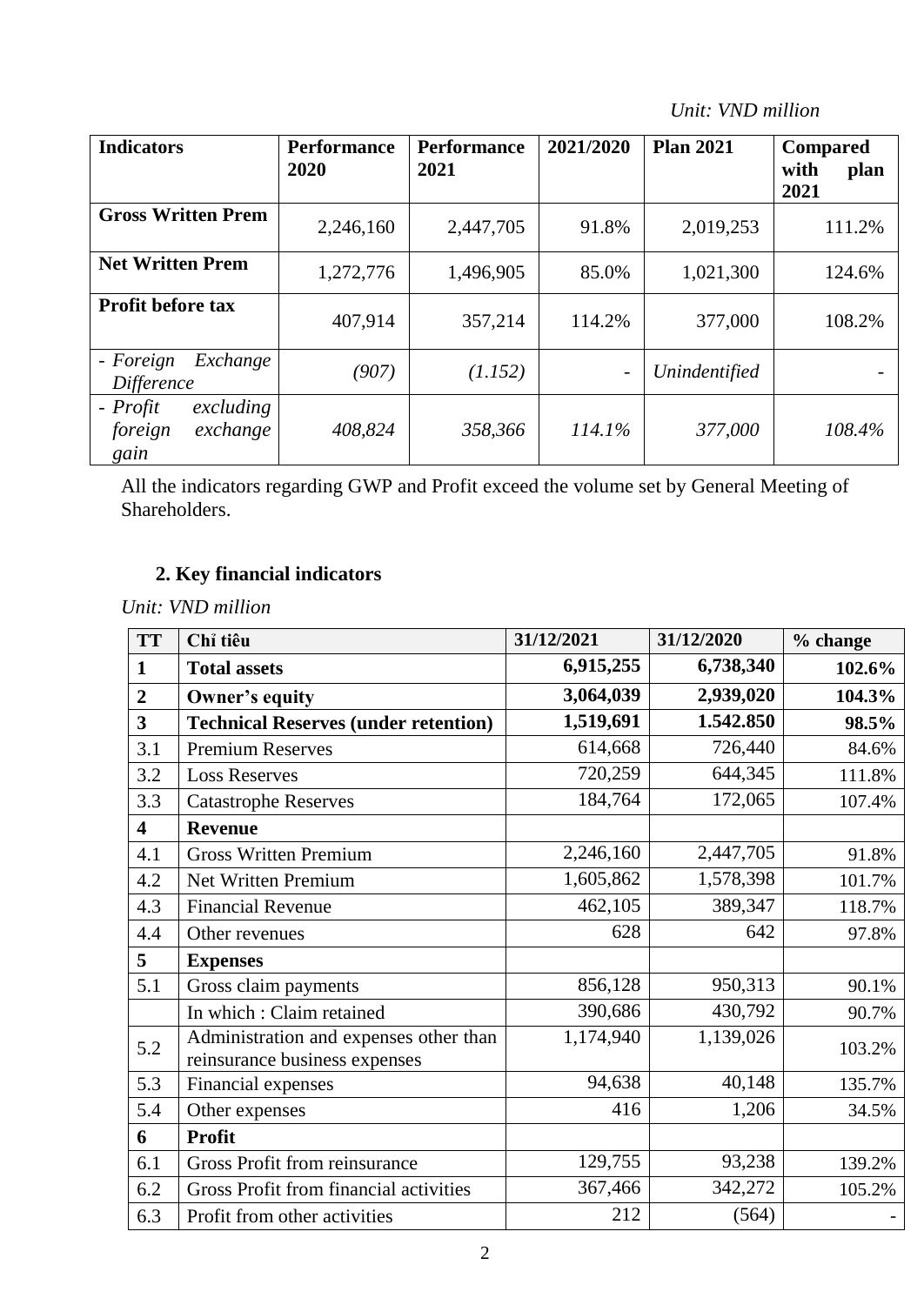| 6.4               | Profit before tax | 407,914 | 357,214 | 14.2%  |
|-------------------|-------------------|---------|---------|--------|
| $\vert 6.5 \vert$ | Profit after tax  | 331,683 | 291,092 | 113.9% |

*Source : VINARE's audited separate financial statements*

- Total assets and owner's equity as at 31/12/2021 increased by 2.6% and 4.3% respectively compared with 31/12/2020

- Gross written premium decreased by 8.2% against 2020, net written premium slighlty increased by 1.7% and financial revenue sharply increased by 18.7% in comparison with 2020.

- Administration expense increased by VND4.9 bil equivalent to 5.7%

- Financial activities expenses sharply increased by 135.7%, equivalent to VND54.5 bn mainly due to loss from foreign exchange difference (increased VND43.2bil. However, the revenue gained from foreign exchange difference also increased VND44.7bil)

- Gross profit from reinsurance business amounted to VND129.8bil, sharply increased 39.2% compared with 2020;

- Profit from financial investment activities slightly increased 5.2%, Profit before and after tax all increased 14% in compared with 2020.

### **2.1. Reinsurance business and cost management**

In 2021, gross written premium reached VND2,246.16 bil, decreasing by 8.2% against 2020. However the above amount exceeded 11.2% of the year target. GWP from core LOB was VND1,728.5 bil, increasing 7.2% against 2020 and reached 101% of the year target. GWP from PA business was VND517.7bil, only equal to 62% of 2020 but it exceeded 67% of the year target.. Reasons as follows:

- Engineering increased 25.1% against 2020 thanks to overall market growth (5%) and the increase of facultative businesses.

- Property increased 4.4% thanks to the favorable growth from treaties and overseas businesses.

- Hull increased 18.4% thanks to the increase in premium from some treaties (mainly due to the change of co-insurance scheme in some large fleets).

- Cargo increased 11.9% thanks to the overall market recovery

- Aviation, Agro, Motor achieved the high growth, however it accounts only a small part in the whole portfolio

- GWP of Misc. Acc and Health care businesses slightly reduced

- Almost no premium generated from fishing vessels in 2021 as the insurance companies stopped writing new businesses.

- PA : sharply increased in compared with the year target thanks to new treaties and positive growth from the existing ones.

## **2.2. Underwriting profit by line of business and Claims**

Gross underwriting profit reached VND129.8 billion, sharply increased 39.2%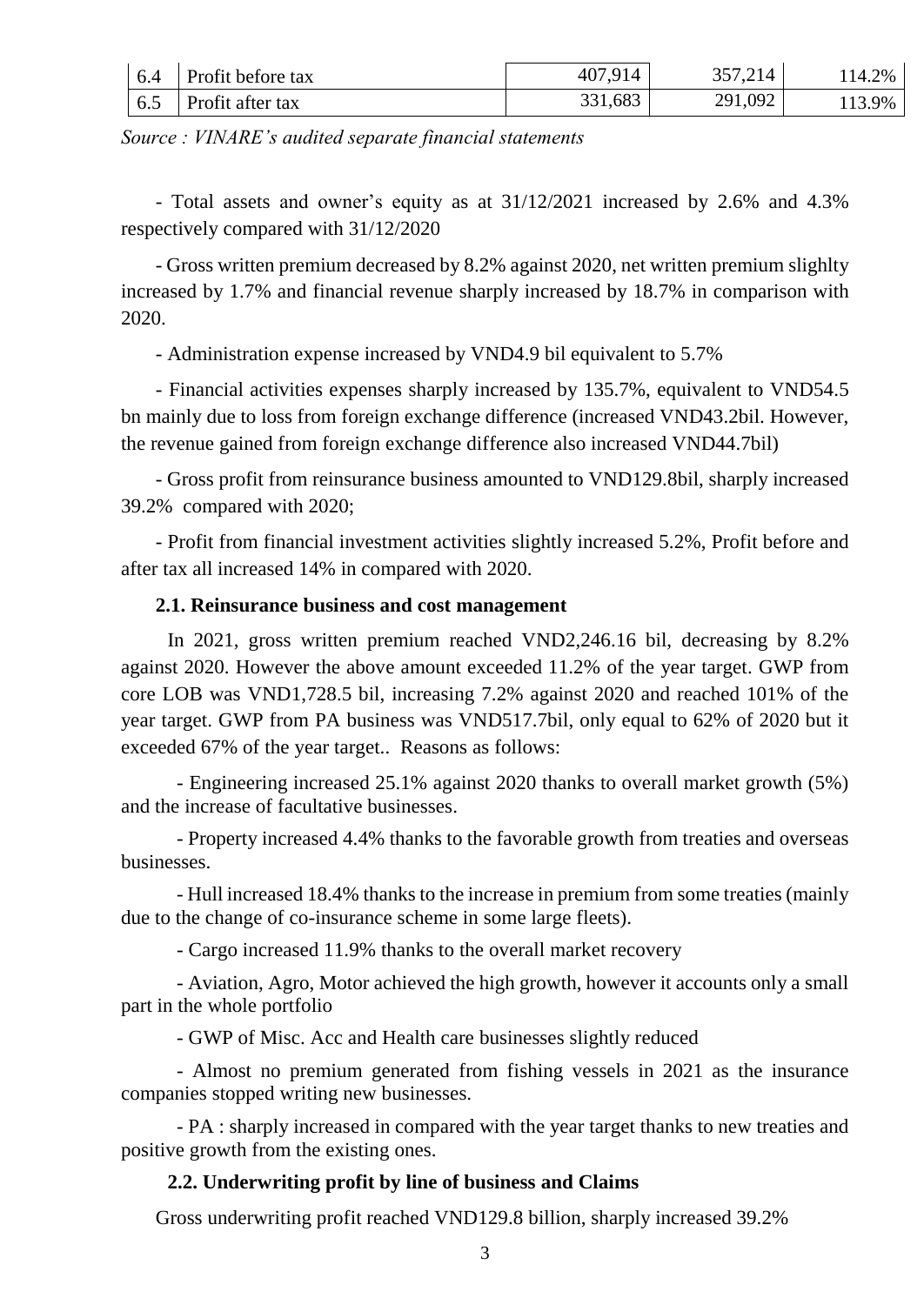against 2020.

Net claim payment reduced 9.3% against 2020 thanks to the following reasons :

- Large losses number reduced in all LOBs
- Small participation of VINARE in large losses cases
- No Nat Cat losses recorded as 2020 (VND47bil due to Storm No 6 and 9)
- Net paid claim payment reduced VND63.5bil against 2020, equivalent to 78% of the year target.
- Premium reserves increased VND23bil in compared with 2020

*Combined ratio was improved to 97.1%, reduced 2.3% in compared with the level of 99.4% of 2020.* 

#### **2.3. Reinsurance overdue balances situation**

Reinsurance overdue balances situation as at 31/12/2021:

| TТ     | Chỉ tiêu                    | 31/12/2021 | 31/12/2020 | Change    |
|--------|-----------------------------|------------|------------|-----------|
|        | <b>Accounts Receivables</b> | 254,979    | 203,587    | 25.2%     |
| ⌒<br>∠ | <b>Accounts Payables</b>    | 182,472    | 240,140    | $-24.0\%$ |
| ⌒      | Net receivables             | 72,506     | (36, 553)  | NA        |

#### *Unit: VND million*

Evaluation:

- Accounts receivables increased by VND51.4 bil equivalent to the increase of 25.2% in comparison with the previous year, Accounts payables decreased by VND57.7bil , reduced 24%,

- Net receivables @31.12.2021 increased mainly due to debts under 6 months. However, there are still some clients with long over due balances such as VASS, JB Boda. The achievement in the debt collecting actiivies is the revert of VND3.89bil from the long overdue balances such as Willis Singapore, Xuan Thanh Insurance, PVI/PVI Re

- The reinsurance overdue balances @31.12.2021 got some difference in compared with the 2020 report due to the re-illustrate of account payables – account receivables as follows :

+ In 2020 report : net receivables/payables was recorded for each debt age, each client.

+ In 2021 report : net receivables/payables was only recorded for each client only and the sum up of these amount would show the net balances for each debt age.

These two methods provide the same net amount. However, with the 2021 way of recording, only the net amount is presented. As such, the indicators of receivables and payables would be reduced.

#### **2.4. Financial investment**

**Investment portfolio:**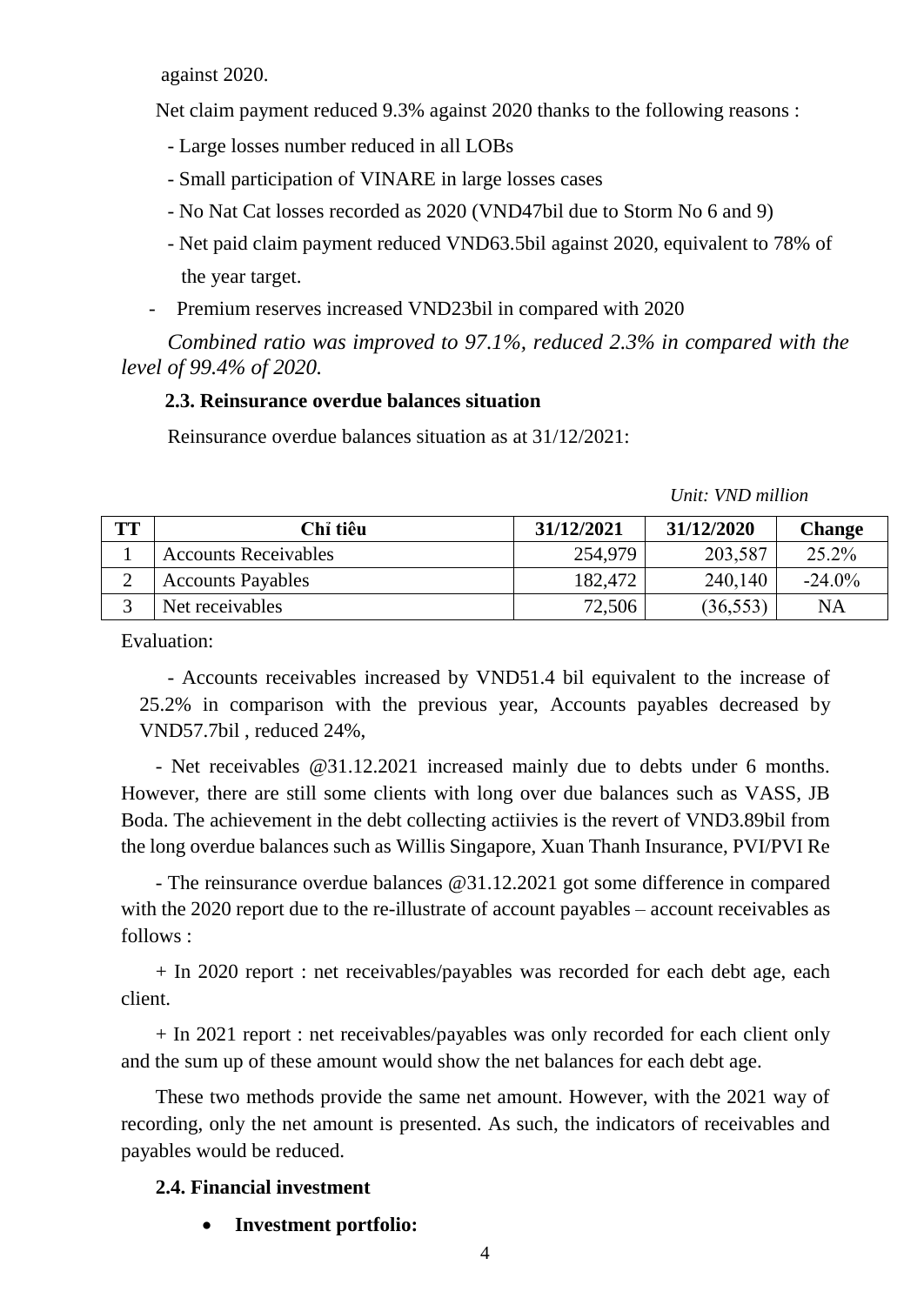As at 31/12/2021, investment portfolio of VINARE reached VND4,130,589 billion, increasing by VND104.9bil in comparison with 01.01.2021, equivalent to 2.6%. Changes in investment portfolio included the reduce of deposit portfolio and equity portfolio and the increase of bonds, securities, fund certificates, enstrusted investments.

|  |  | Unit: VND million |
|--|--|-------------------|
|--|--|-------------------|

| No                      | <b>Portfolio</b>                                                | 31/12/2021 | 01/01/2021 | <b>Change</b> | $%$ in the<br><b>Portfolio</b> |
|-------------------------|-----------------------------------------------------------------|------------|------------|---------------|--------------------------------|
| $\mathbf{1}$            | <b>Deposits</b>                                                 | 2,740,500  | 2,965,000  | (224, 500)    | 66.4%                          |
| $\overline{2}$          | <b>Bonds</b>                                                    | 559,490    | 249,100    | 310,390       | 13.5%                          |
| $\overline{\mathbf{3}}$ | <b>Equities</b>                                                 | 522,701    | 542,354    | (19, 657)     | 12.6%                          |
| $\overline{\mathbf{4}}$ | Securities,<br>fund<br>certificates,<br>entrusted<br>investment | 265,000    | 195,000    | 70,000        | 6.4%                           |
| 5                       | <b>Office leasing</b>                                           | 6,410      | 8,031      | (1,621)       | 0.2%                           |
| 6                       | <b>Real estates</b>                                             | 11,206     | 13,304     | (2,098)       | 0.3%                           |
| 7                       | <b>Current account</b>                                          | 25,282     | 52,900     | (27, 618)     | $0.6\%$                        |
|                         | <b>Total</b>                                                    | 4,130,589  | 4,025,690  | 104,900       | 100%                           |

### **Evaluation of financial investment activities:**

Revenue from financial investment in 2021 was VND462 bn, increasing by

VND72 bn (equivalent to 18.7%) in comparison with 2020

Profit from investment activities increased 5.5% against 2020 and reach 103.6% of the year target. Excluding the divestment activities, investment profit reached VND279.5bil, increased 14.5% in compared with 2020.

Bond portfolio :profit increased 40.8% against 2020, average yields of new bonds was 7.46%, 43% higher than the interest rates of new deposits (5.22%)

Entrusted investment : investment rates reached 24.1%, NAV reached 142.7% thanks to the positive growth of stock market and the restructuring of stock portfolio.

Profit from office leasing reduced 32% against 2020 due to the impact of Covid 19

Profit from deposits portfolio reduced 11.1% against 2020 mainly due to the reduce of

- Regarding the investment at VINARE Invest and other real estate investment cooperation between VINARE and VINARE Invest :

+ In 2021, VNR Invest already booked income from the sale of 4 apartments of 360 Giai Phong project and 6 apartments from Hanoi Paragon project.

+ Progress of each projects is as follows :

+ Contrexim Complex : Viet San JS Investment Company already got the debt payment plan for VNR Invest and proposed to provide the additional documents to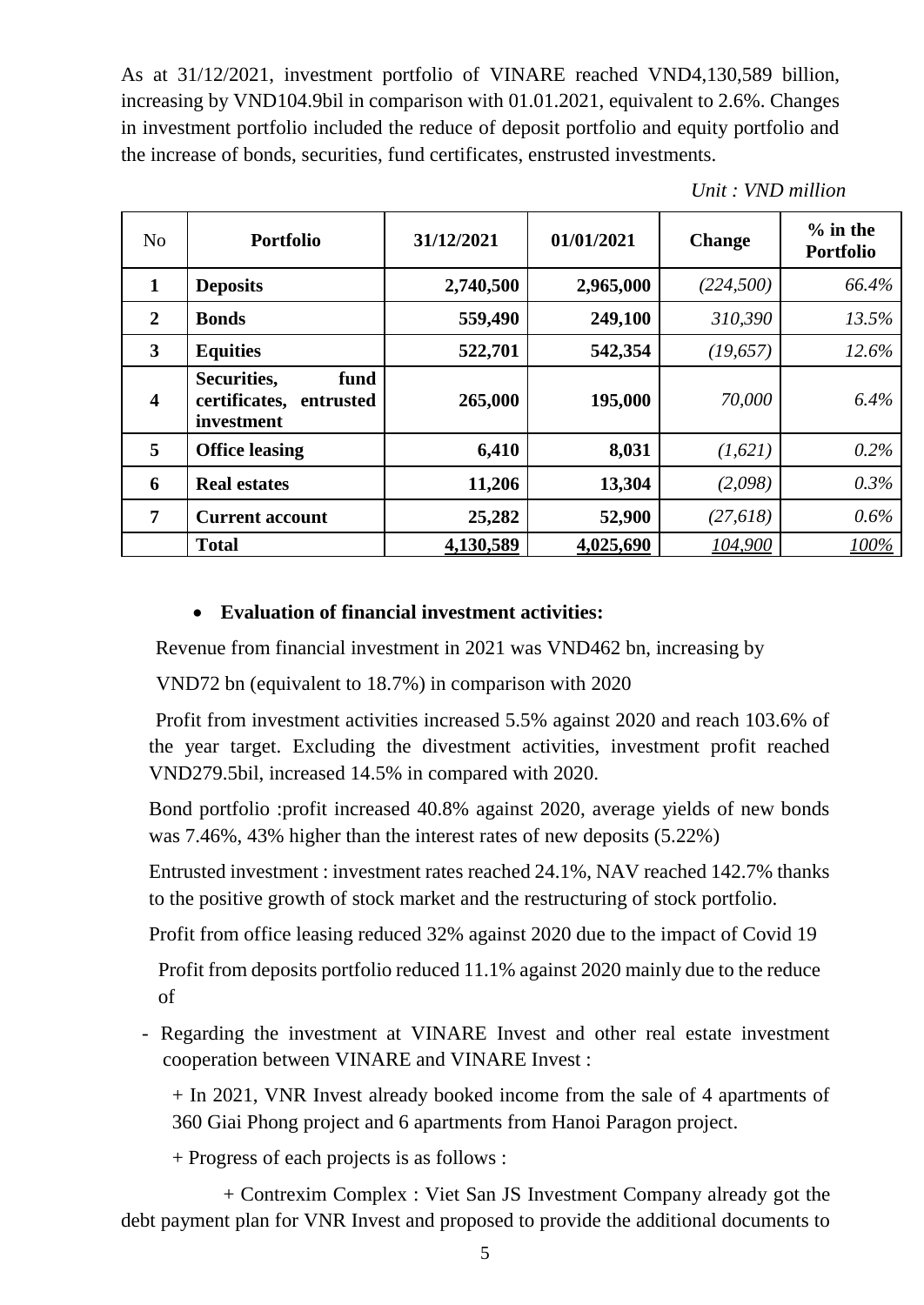prove the above plan on 15.01.2022. VNR Invest is closely following this case progress at the Nam Tu Liem District's Court.

+ Paragon Tower : working on the sale of the remaining apartments. VNR Invest continues proposing to the Court enforcement Department to ask for debt payment of VT Construction and Commerce JS Company and their other related liabilities as stated by the Cau Giay Disrtrict's Court.

+ 360 Giai Phong : the project is still put on hold due to some pending legal formalities with the authorities. VNR Invest will have further dscusison with the investors about the apartment transfer once this project got the approval from the authorities for the apartment sale.

+ 142 Dinh Cong : Formalities in getting the approval for this project investment are now needed more guidance from the legislation concerning the bidding process to select the investors.

## **II. Direction of the Board of Directors and Board of Management**

## **1. Corporate management**

VINARE has fully complied with the State regulations and internal governance regulations, ensured the stability in operations of the Corporation.

## **2. Coordination between BOD, BOM, departments and BOC**

The BOD, BOM and all departments of VINARE have lent a good helping hand in facilitating functions and duties of the BOC, providing figures and materials for the BOC timely and fully upon request.

## **3. Other activities**

Agree with the report of the BoM

## **III. Evaluation**

Based on the financial statements and report on business results in 2020, BOC has the following opinions:

#### *- On business operation*

The Corporation has fulfilled the business plan 2021 assigned by the GMS

 VINARE has strictly adhered to financial regulations and made proper and cautious provisions.

#### **-** *On corporate governance*

The BOD and BOM have clearly stated their views and closely monitored day-to-day operation.

All the decision-makings have been discussed with and informed to the BOM and the BOC.

The BOM have strictly followed resolutions and direction from the BOD.

## **C. RECOMMENDATIONS**